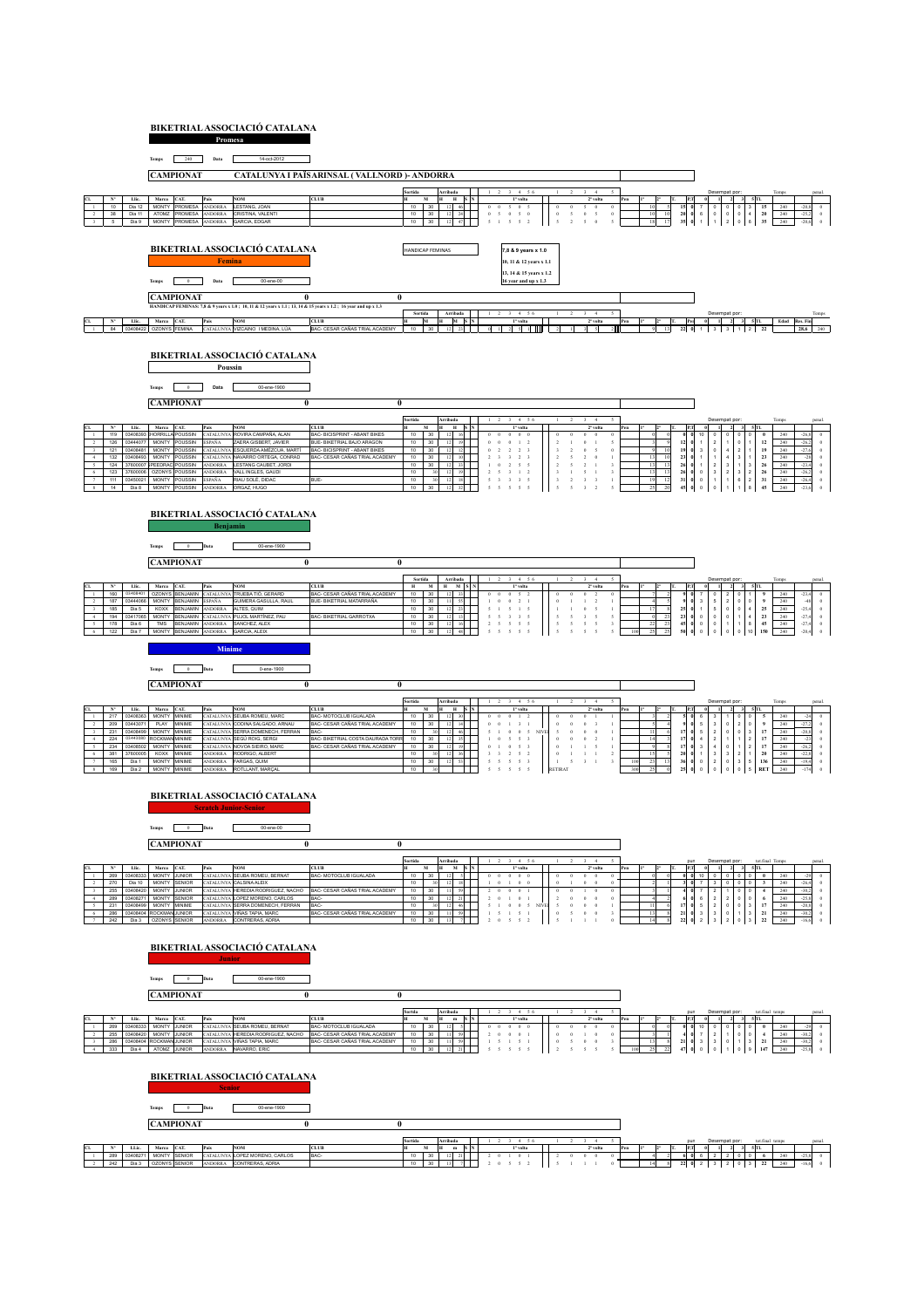| BIKETRIAL ASSOCIACIÓ CATALANA |  |
|-------------------------------|--|
| <b>Elite</b>                  |  |

 $\overline{\mathbf{1}}$ **Temps** 0 **Data** 00-ene-1900

|  |     |                        | <b>CAMPIONAT</b> |        |                |                                |                                                                     |         |    |          |  |  |                      |               |  |  |                      |  |  |     |  |  |                 |  |            |                 |                            |             |        |         |  |
|--|-----|------------------------|------------------|--------|----------------|--------------------------------|---------------------------------------------------------------------|---------|----|----------|--|--|----------------------|---------------|--|--|----------------------|--|--|-----|--|--|-----------------|--|------------|-----------------|----------------------------|-------------|--------|---------|--|
|  |     |                        |                  |        |                |                                |                                                                     | Sortida |    | Arribada |  |  |                      |               |  |  |                      |  |  | pun |  |  | Desempat por:   |  |            | tot.final temps |                            |             | penal. |         |  |
|  |     | LLic.                  | Marca            | CAT.   | Pais           | <b>NOM</b>                     | <b>CLUB</b>                                                         |         |    |          |  |  | 1 <sup>2</sup> volta |               |  |  | 2 <sup>°</sup> volta |  |  | Pen |  |  | <b>PT</b>       |  |            |                 |                            | <b>5 TL</b> |        |         |  |
|  |     | 37600002               | OZONYS SENIOR    |        | <b>ANDORRA</b> | FERNANDEZ, YANN                |                                                                     |         | 30 |          |  |  |                      |               |  |  |                      |  |  |     |  |  |                 |  |            |                 |                            |             |        |         |  |
|  |     | 03408327               | MONTY JUNIOR     |        |                | CATALUNYA MOLLÀ GARCIA. ARMAND | BAC- BIKETRIAL GARROTXA                                             | $\sim$  | 30 |          |  |  |                      |               |  |  |                      |  |  |     |  |  |                 |  |            |                 |                            |             |        | $-28.4$ |  |
|  |     | 03408287               | MONTY SENIOR     |        |                | CATALUNYA TORT MARCET. JAUME   | BAC-                                                                |         | 30 |          |  |  |                      | $^{\circ}$    |  |  |                      |  |  |     |  |  |                 |  |            |                 | 121                        |             |        |         |  |
|  |     | 03408366               | <b>MONTY</b>     | SENIOR |                |                                | CATALUNYA IGRANOLLERS RELATS, FERRAN BAC- CESAR CAÑAS TRIAL ACADEMY |         | 30 |          |  |  |                      | - 5<br>$\sim$ |  |  |                      |  |  |     |  |  | 18 0            |  |            |                 |                            | 3 18        | 240    |         |  |
|  |     | 0340841                | MONTY SENIOR     |        |                |                                | CATALUNYA ESCUDERO CARRERA, FERRAN BAC- CESAR CAÑAS TRIAL ACADEMY   |         |    |          |  |  |                      | $\theta$      |  |  |                      |  |  |     |  |  | 19 <sub>0</sub> |  |            |                 | $\overline{\phantom{a}}$ 3 |             | 240    |         |  |
|  |     | 03408491 OZONYS SENIOR |                  |        | <b>ESPAÑA</b>  | PASTORINO, DAVID               | <b>BUE</b>                                                          |         | 30 |          |  |  |                      | $\mathbf{0}$  |  |  |                      |  |  |     |  |  | 2200            |  | $\epsilon$ |                 | $\vert$ 3                  | 22          |        |         |  |
|  | 270 | Dia 10                 | <b>MONTY</b>     | SENIOR |                | CATALUNYA CALSINA ALEIX        |                                                                     | $\sim$  |    |          |  |  |                      |               |  |  |                      |  |  |     |  |  | $\Omega$        |  |            |                 | $\overline{\phantom{a}}$   | 103         |        | $-26.4$ |  |